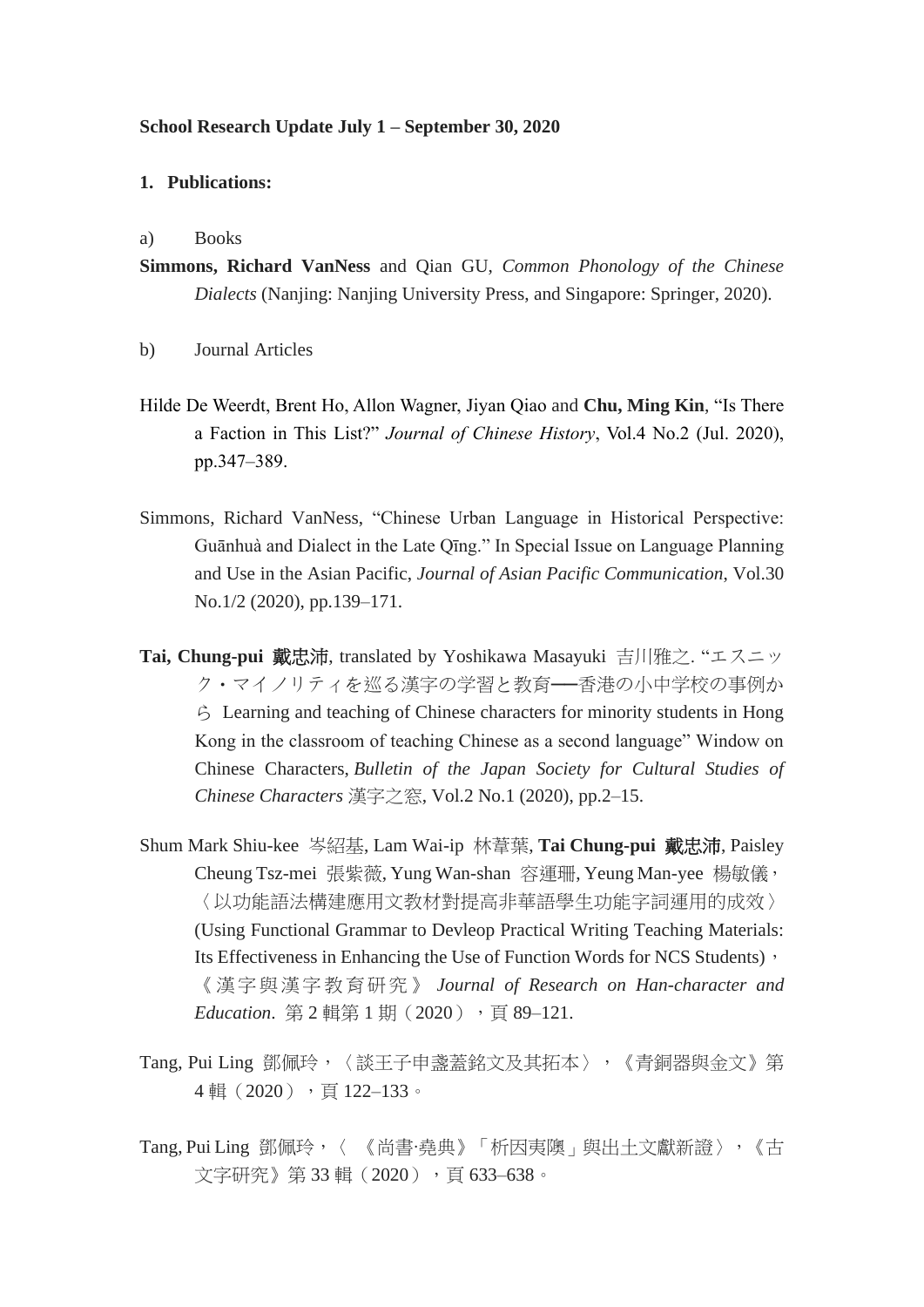- Wu, Cuncun 吳存存, 〈《京院秘传洞房春意册》及其两篇改写的文言色情小说 〉,《中國文化》第 52 期(2020),頁 1–13.
- Wu, Cuncun, "Suzhou Dialect, Social Status, and Gender in Sancaifu, a Rediscovered Mid-Qing Chuanqi Play", *Chinoperl: Journal of Chinese Oral & Performing Literature*, Vol.39 No.1 (July 2020), pp.7–30.
- c) Book Chapters
- Klein, Lucas. "Frankenstein vs. Dracula: Romanticisms and the Ideologies of Poetry in Contemporary China." In *Reading Contemporary China Against the Grain: Imagining Communities*, edited by Carlos Rojas and Mei-hwa Song (New York: Routledge, 2020), pp.41–58.
- d) Reviews
- Simmons, Richard VanNess, "Review of *A Grammar of Mandarin* by Jeroen Wiedenhof," *Journal of the American Oriental Society*, Vol.140 No.3 (2020), pp. 715–718.
- e) Others
- Klein, Lucas. Review of *Prismatic translation*, by Matthew Reynolds. *Translation Studies*, 12 October 2020, 1– 4. [https://doi.org/10.1080/14781700.2020.1823878.](https://doi.org/10.1080/14781700.2020.1823878)
- 1. [Four poems](https://hkprotesting.com/2020/07/22/poems-liu-waitong/) by Liu Waitong 廖偉棠, *Hong Kong Protesting*, July 22, 2020.
- 2. Four poems by Xi Chuan 西川, 聲韻詩刊 *Voice & Verse Poetry Magazine*, Summer 2020, no. 54–55, Special Feature: "Masks," pp. 124–129.
- 3. Four Poems by Duo Duo 多多, *Paris Review*, no. 233, Summer 2020, pp. 83– 86.

# **2. Grants and awards:**

Chu, Ming Kin, Hong Kong General Research Fund, "University Community and its Social Networks: The Construction of a New Political and Social Landscape in Early Southern Song China", 2021–2023, HK\$560,000